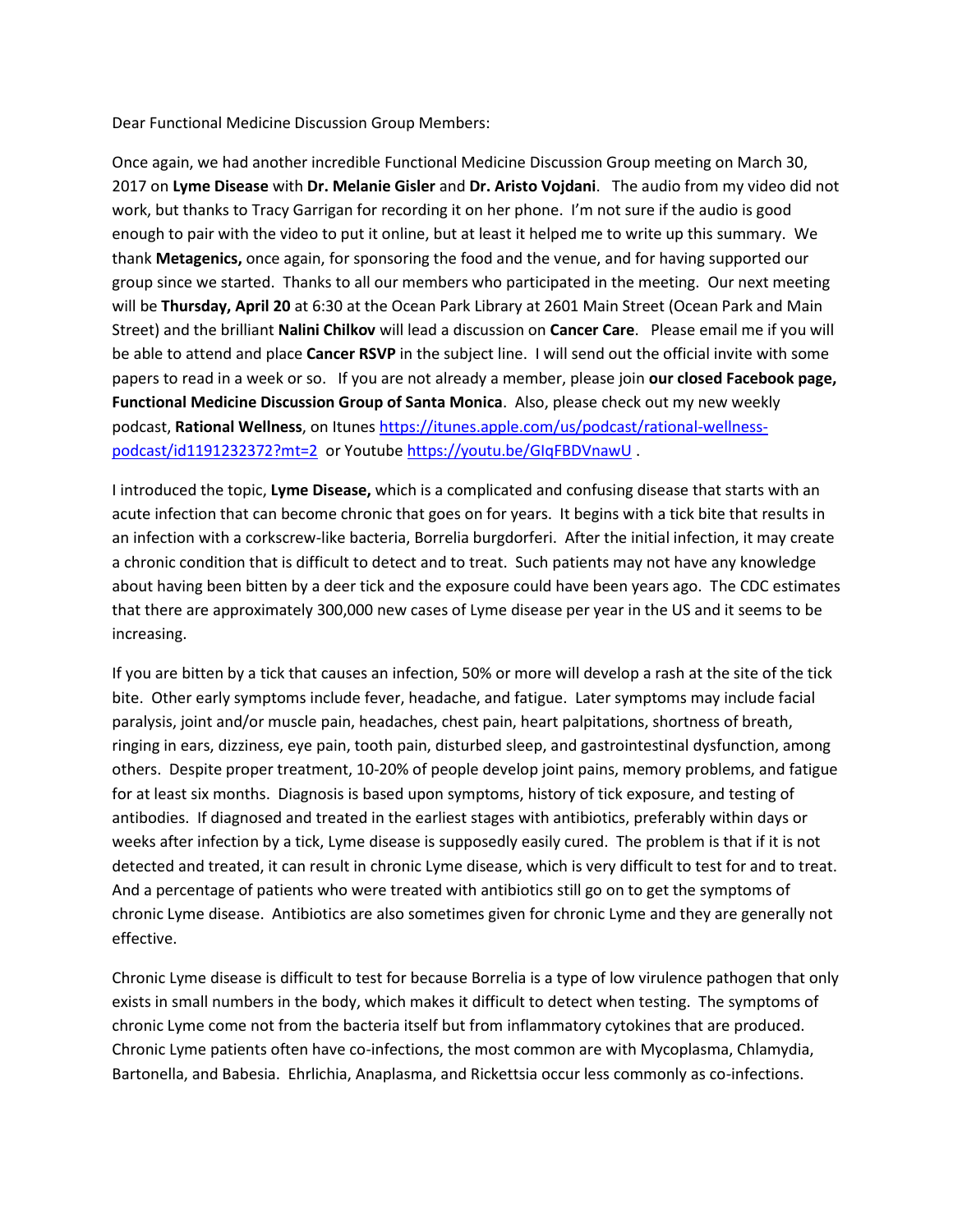Fortunately, we have **Dr. Aristo Vojdani** with us tonight, whose **Immunosciences Lab** has perhaps the most accurate testing for Borrelia and co-infection antibodies. <http://www.immunoscienceslab.com/>

Dr. Bill Rawls in his excellent book *Overcoming Lyme* emphasizes that chronic Lyme disease is not so much a chronic infection, as **a disease of immune dysfunction**. If there is a healthy functioning human immune system, Borrelia burgdorfi infection should be a relatively easy problem for your body to handle. Borrelia is not a super virulent pathogen that can kill you, like Ebola or AIDS or Malaria. In Dr. Rawl's words, "the human immune system is an equal or better match for Borrelia."

I then introduced **Dr. Melanie Gisler**, who is an Integrative Osteopathic Family Physician. She holds a B.S. in Biochemistry from UCLA, a Doctorate of Osteopathy from Kansas City University of Medicine and Biosciences (one of the oldest, most established osteopathic medical schools in the country) and she also trained in family medicine at UCLA. She uses an integrative approach in dealing with chronic illnesses and Lyme disease has become a large part of her practice.

I started the discussion by asking Dr. Gisler how she ended up with a speciality in treating Lyme Disease patients? She said that she came and observed one day at Dr. Hans Gruen's practice at his request and could not believe what she saw and the stories that she heard from the line of patients out the door. She discussed the treatment with Dr. Gruen and agreed to carry on. She realized how many patients were out there with Lyme Disease who had been misdiagnosed. Dr. Gisler said that she signed up to practice medicine to help people and she decided that this would be her mission in medicine to help this group of patients, who do not have a lot of support and most people think that they are crazy. Even cancer patients have a lot of support and research.

I asked Dr. Gisler what are the most common symptoms that makes her suspect Lyme Disease and how do you diagnose it after that? She answered that Lyme Disease is the common mimicker and many patients have already been misdiagnosed with Fibromyalgia, Chronic fatigue syndrome, MS, ALS, seizures, etc. The symptom list is huge: not only fatigue and joint pain [which are the most common symptoms], but brain fog, memory issues, headaches, vision problems, GI problems, heart issues, bladder problems, skin problems, erectile dysfunction, etc. The symptoms are very similar to Epstein Barr, Candida, and mold, so you have to make sure that everything else has been ruled out. Lyme Disease patients present in many different manners and Dr. Gisler talked about one patient whose only symptom was bloody diarrhea. She said that the patient's history is very important for arriving at the diagnosis and she also does testing, though testing is not always that accurate. Dr. Gisler said that if the infection is in the gut, then she will use the 4 R program and treat the gut, which we all do so often in Functional Medicine anyway.

Dr Gisler said that you can have Lyme even if there has not been a tick bite, since it can be transmitted by mosquitos, mites, horse flyes, spiders, in urine, in semen, saliva, breast milk, and from mother to fetus? Dr. Vojdani, however, expressed skepticism that Borrelia could be carried and transmitted in saliva or semen, since it is such a large bacteria. Dr. Gisler will then rule out mold, Candida, heavy metals, etc. If the patient presents in a very acute situation, Melanie will use antibiotics, but most of her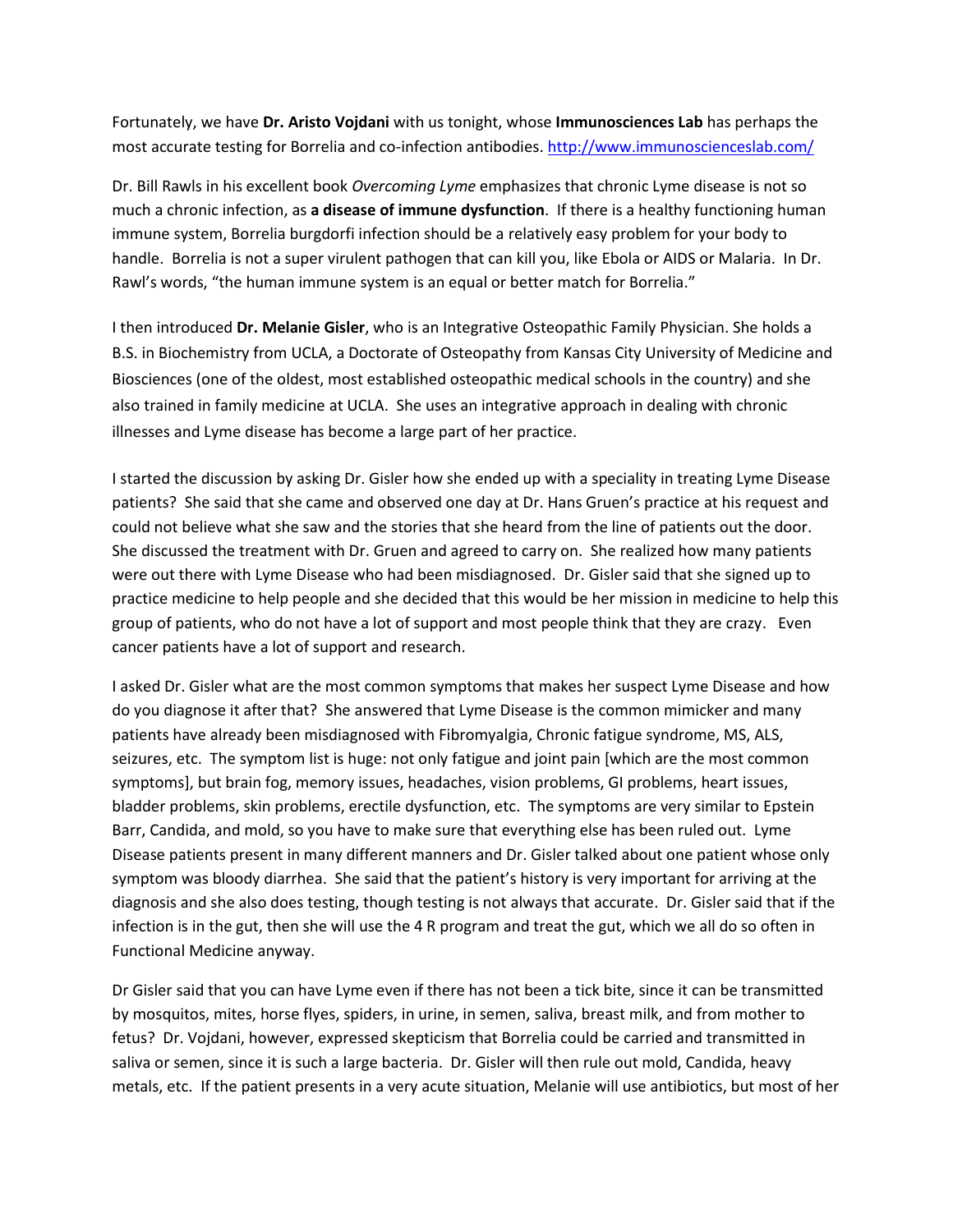patients are chronic. She usually treats with a comprehensive herbal, nutritional approach and takes a full functional medicine approach. Dr. Gisler makes sure that they don't have nutritional deficiencies, that they are detoxing and sleeping and pooping, etc..

I asked about testing and Dr. Gisler said that she likes Dr. Vojdani's Immunosciences Lab because his testing not only looks at various species of Borrelia but also more frequently will reveal evidence of coinfections. I then asked Dr. Vojdani to join us as a presenter. Dr. Vojdani then showed us a map of the some of the most common infections as causes of chronic diseases over the last 40 years. In 1985 everything was about Candidiasis until 1995. Then in 1992 we had stealth viruses as a cause of fibromyalgia and chronic fatigue until 2000. Then it was HHV6 (Human Herpes virus 6). Then it was Mycoplasma and Chlamydia 1998-2005. Then Borrelia from 2000 and it is still going on today. And finally, Chemical sensitivities from 1985 until today. All these factors are playing a role in chronic diseases. So every 5 or 6 years Dr. Vojdani was involved with developing new assays for these each of these pathogens.

Dr. Vojdani then explained that the Borrelia that you grow in a culture is different from the Borrelia that you find in a patient's bloodstream, which is why the Lyme Multipeptide ELISA test that Vojdani's lab offers measures antibodies to Borrelia measured both in vivo and in vitro. It also measures three different subspecies of Borrelia, as well as antibodies to three of the most common co-infections (Babesia, Erlichia, and Bartonella). He said that it should also be confirmed with Western Blot.

Dr. Vojdani brought up the concept of polyreactant antibodies, which are antibodies that will react to nearly everything. The body makes these multi-functional antibodies in order to protect us against many different threats.

Dr. Susanne Bennett asked about pcr testing for Lyme, which essentially is looking for genetic evidence of Borrelia. Dr. Vojdani explained that he looked into this and Borrelia tends to reside in the tissues when Lyme is chronic rather than in the bloodstream, so testing pcr (polymerase chain reaction) in the urine or blood will not pick this up.

Dr. Sherry Fitzgerald said that she works part of the time in Virginia where she sees a lot of cases of acute Lyme Disease that is treated very effectively with antibiotics and she feels that chronic Lyme doesn't really exist. She also said that even if the patient is found to have Lyme Disease 6 months later, it can still be effectively treated with antibiotics. Dr. Vojdani expressed his disagreement with this point of view. Dr. Vojdani did note that when you have patients with chronic disease, it is sometimes very difficult to figure out what is the infectious agent, so he designed a test for 30 different chronic diseases that is now available from Cyrex Labs, Array 12, which includes Borrelia.

Dr. Gisler noted that we know that Lyme disease has been around since the ice age, and the Iceman whose body was found frozen in ice was loaded with spirochetes. So we should not debate about whether Lyme exists and these people are so ill and need our help. We have to make the terrain healthy and inhospitable to these infections.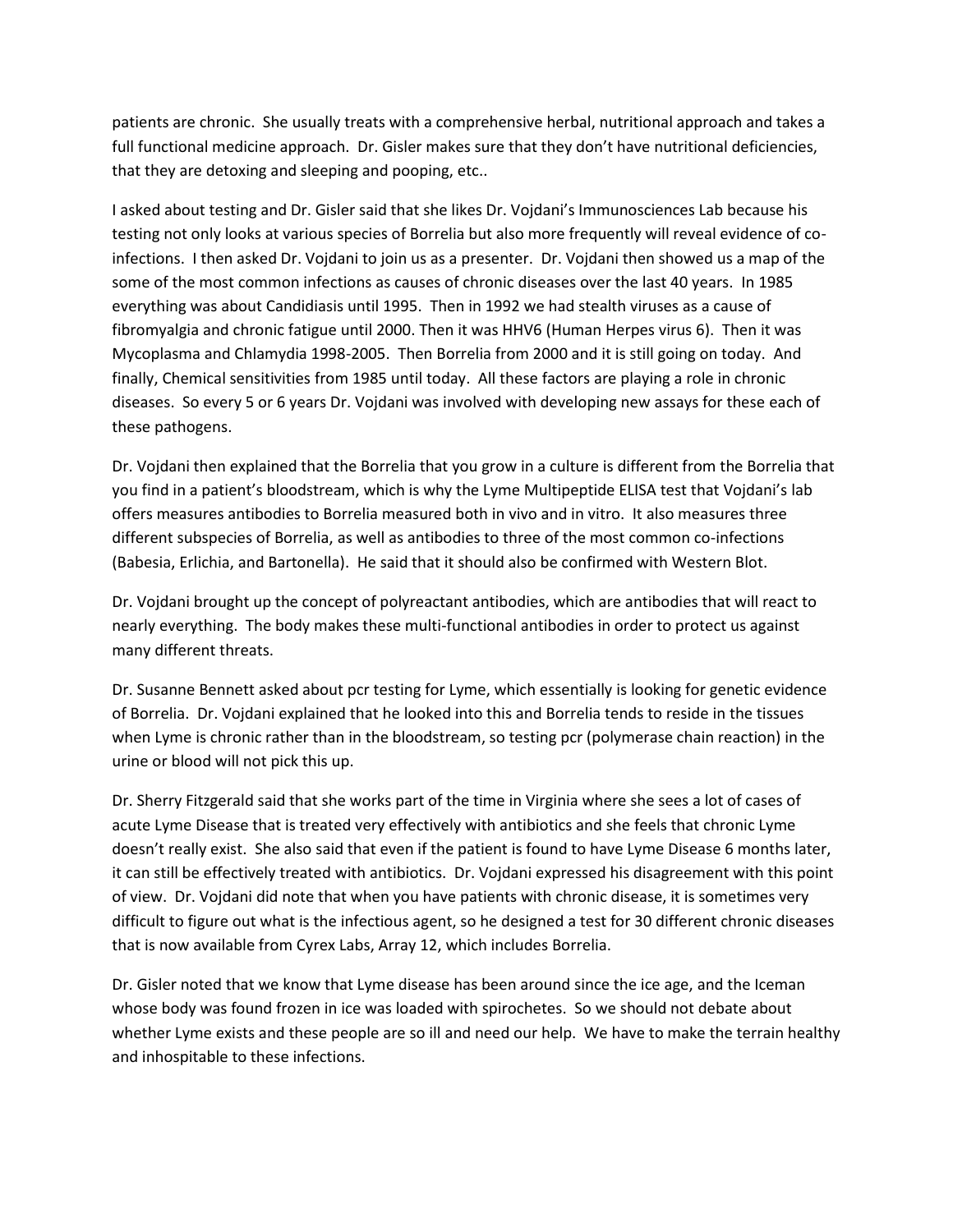I then asked Dr. Gisler about some of the more effective treatments for Lyme Disease patients. Dr. Gisler emphasized the importance of tailoring the treatment for what each patient needs. She said she prefers to use herbal formulas and she said she studied with Dr. Dietrich Klinghardt and she tends to use his Biopure products, including Quintessence, which contains Andrographis, RedRoot, Han Fang Ji, (Smilax) sarsaparilla, and Japanese knotweed. She said that she likes to combine the herbs with phosphatidylcholine to make them fat soluble and this helps the herbs get into the brain easier. You have to make sure that they are detoxing and that they are pooping. Dr. Gisler said that when you are using anti-microbials you also want to use a binding agent to clear out toxins, since when you start treating, toxins are produced and the patient will feel worse than before. She prefers chlorella as a binding agent because it also gives the body a protein and it only seems to only bind the bad and not the good minerals.

Dr. Gisler also puts the patients on detoxification and she uses a detox product, Systemic Detox by DesBio that's a homeopathic drainage remedy that targets various organ systems such as the lymph, spleen, liver, and pancreas. You want to make sure that they are sweating and you can do ionic foot baths and saunas. You then want to replace all the nutritional deficiencies and make sure the hormones are balanced and the thyroid is working properly.

A practitioner asked when she will use antibiotics for chronic Lyme? Dr. Gisler said that she generally does not like to use antibiotics for such patients, but some patients come in with a mindset that they need antibiotics. Also, some Lyme patients that come in are broke and antibiotics are covered by insurance and the herbs and nutritional remedies are not. So sometimes if she thinks the patient is healthy enough and they want to take antibiotics, she will try a short course and see if they improve. If they do better, she may use them a little longer.

Dr. Gisler said that she likes to root for the underdog and Lyme patients are the underdogs, so this is one reason she has dedicated herself to helping these patients. A practitioner asked since these aptients are ofte depressed, how will she treat the depression. Dr. Gisler said that she will sometimes use neurotransmitters like 5HTP, Gaba, and Lithium Orotate. She said that she find Lithium Orotate very helpful and it also helps patients detox. Dr. Gisler said that she may prescribe an anti-depressant.

Dr. Gisler talked about a patient who was diagnosed with ALS at age 40 at UCLA and he was given 18 months to live and told to go travel and get his life in order. His friend was walking behind him and watched his dog walking the same way that he was and told him that he had Lyme not ALS and he got treated and he's fine now. And the white lesions in his brain cleared up as well. Dr. Vojdani explained that there is an overlap between MS and neural Borreleosis and when you treat for Lyme, they get much better.

A practitioner asked the difference between Igenix Lab and Immunosciences Lab of Dr. Vojdani. Igenix only measures antibodies to Borrelia that is grown in culture, but it is important to also test antibodies against the components and peptides and antigens to Borrelia that are expressed in the human system. If you don't do that, you will miss at least 30% of the cases of Lyme. Dr. Vojdani's Immunosciences Lab